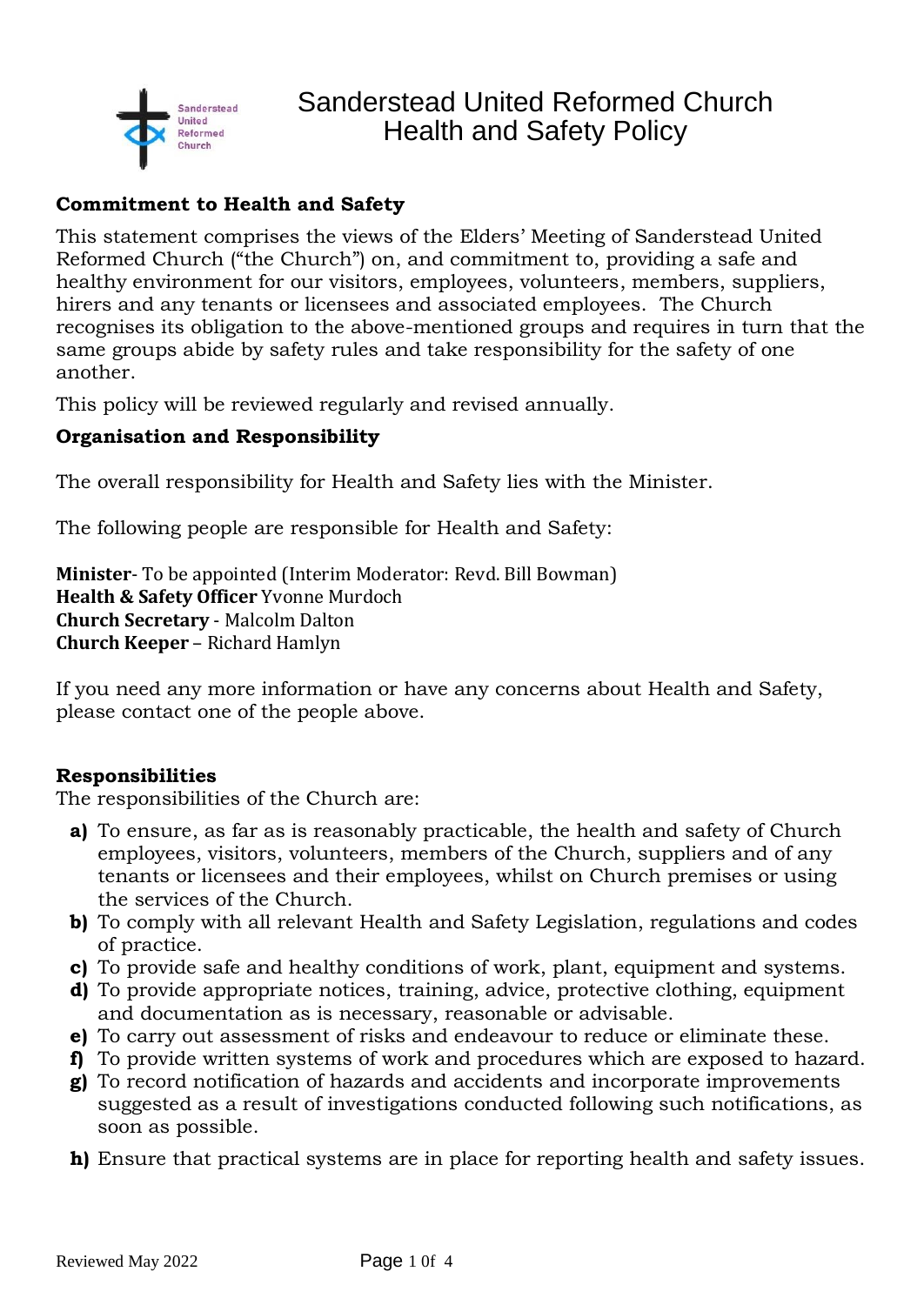

# Sanderstead United Reformed Church Health and Safety Policy

The responsibilities of Church employees, visitors, volunteers, members of the Church, suppliers (and of any tenants or licensees) and their employees are:

- **i)** To familiarise themselves with, and adhere to, safety procedures, including fire alarm procedures and evacuation routes.
- **j)** To ensure that any criminal record checks that may be required are conducted in compliance with relevant regulations.
- **k)** To ensure that any equipment that is brought on to church premises is maintained in safe working order, and that any materials used are stored and disposed of with regard to the safety of the Church and other users.
- **l)** To wear any protective clothing/protective equipment that may be provided as and when necessary, and to report any defects in such to the Health & Safety Officer.
- **m)**To report all hazards/accidents/incidents to the Health & Safety Officer, and/or enter in the Accident book. To carry out designated health and safety procedures.
- **n)** To make themselves familiar, under direction, with firefighting equipment, fire alarm procedures and fire escape routes.
- **o)** To co-operate with the Church at all times on matters of health and safety.

## **Risk and Hazard Assessment**

All areas and operations within the church will normally be assessed for risk once a year and additionally whenever any new facility is brought into action or a new process or procedure becomes operative.

## **Procedures and Safety Arrangements**

#### **Chemicals**

No hazardous substances are used or stored on the premises. General Cleaning fluids are kept under lock and key by the Church Keeper.

## **Electrical Equipment and Wiring**

The electrical wiring within the building(s) will be inspected annually, or at a duration that has been suggested by the contractor performing the tests.

No person is to make any alterations to the electrical installation without prior agreement from the Church.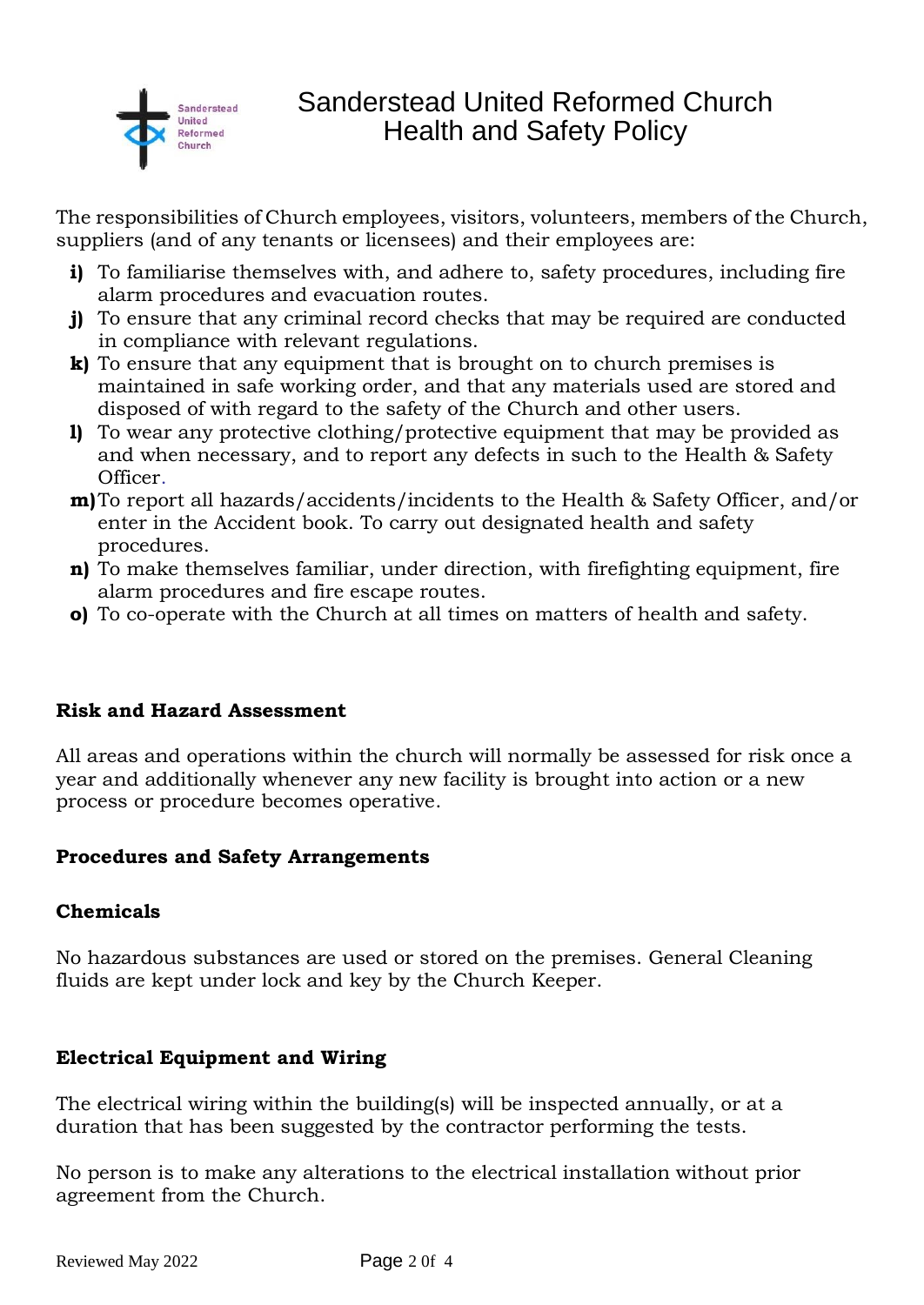

Portable electrical appliances will be maintained, inspected and tested routinely. This will be done annually, or at a duration that has been suggested by the contractor performing the tests.

Certificates of wiring inspections, alterations and portable appliance test records will be kept in the Health and Safety File.

All to ensure that electrical equipment is used safely, following the manufacturer's instructions. Do not overload sockets, avoid using extension leads and take care to prevent tripping hazards when laying cables.

#### **Fire Extinguishers**

The fire extinguishers within the premises will be examined annually and tested as recommended by the Service Company who will also advise on the purchase of replacement or supplemental equipment. The certificate for the inspection and test will be displayed for one year (or until the next inspection and test), after which it will be kept on file.

Fire extinguishers will be examined for damage at a frequency advised by the service company.

Fire extinguishers must not be removed from their locations except in an emergency, or for the purposes of carrying out maintenance.

Fire extinguishers should only be used by persons competent and trained in their safe use.

## **First Aid**

The main first aid kit is located in the corridor outside the kitchen with a catering kit inside the kitchen. Both are clearly marked.

If the contents of any first aid kit is used the Health and Safety Officer must be informed and details recorded in the accident book which is kept adjacent to the main first aid kit. It is preferable that only suitably trained and competent persons should administer first aid. First aid kits will be checked monthly by the Health and Safety Officer to ensure that the contents have not been used, expired and that no medicines or other preparations are contained within the kit.

#### **Smoking**

It is against the Law to smoke within any part of the Premises.